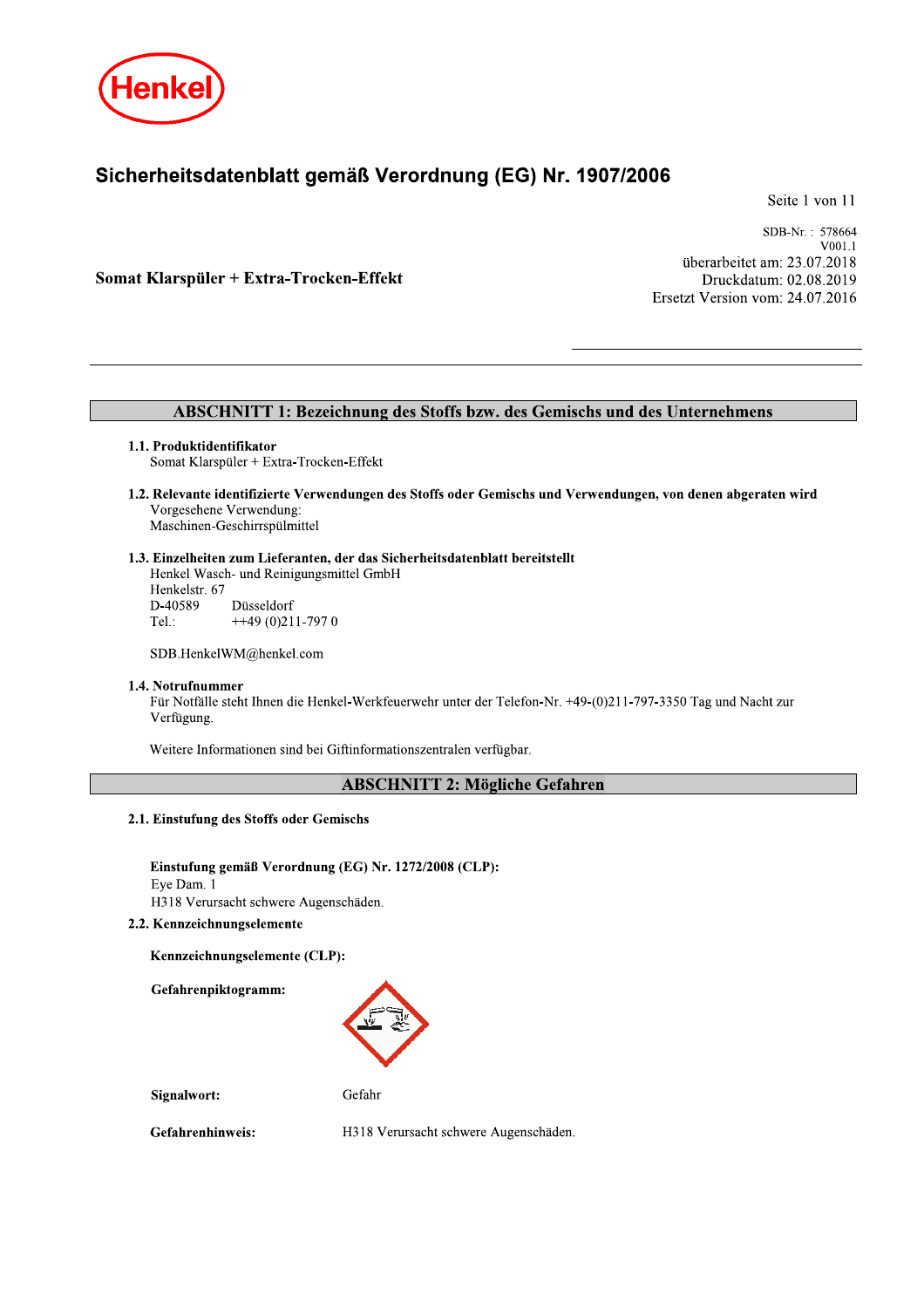|                                                                    | SDB-Nr.: 578664 V001.1 Somat Klarspüler + Extra-Trocken-Effekt                                                                                                                                                                                                                                                                                                                                                    | Seite 2 von 11 |
|--------------------------------------------------------------------|-------------------------------------------------------------------------------------------------------------------------------------------------------------------------------------------------------------------------------------------------------------------------------------------------------------------------------------------------------------------------------------------------------------------|----------------|
| Sicherheitshinweis:                                                | P101 Ist ärztlicher Rat erforderlich, Verpackung oder Kennzeichnungsetikett bereithalten.<br>P102 Darf nicht in die Hände von Kindern gelangen.<br>P280 Augenschutz tragen.<br>P305+P351+P338 BEI KONTAKT MIT DEN AUGEN: Einige Minuten lang behutsam<br>mit Wasser spülen. Eventuell vorhandene Kontaktlinsen nach Möglichkeit entfernen.<br>Weiter spülen.<br>P310 Sofort GIFTINFORMATIONSZENTRUM/Arzt anrufen. |                |
| Enthält:<br>Fettalkoholethoxylat C12-14                            |                                                                                                                                                                                                                                                                                                                                                                                                                   |                |
| 2.3. Sonstige Gefahren<br>Keine bei bestimmungsgemäßer Verwendung. |                                                                                                                                                                                                                                                                                                                                                                                                                   |                |

#### Enthält:

# ABSCHNITT 3: Zusammensetzung/Angaben zu Bestandteilen

|                                                                                                            |               | <b>ABSCHNITT 3: Zusammensetzung/Angaben zu Bestandteilen</b> |                  |                                           |
|------------------------------------------------------------------------------------------------------------|---------------|--------------------------------------------------------------|------------------|-------------------------------------------|
| 3.1. Stoffe                                                                                                |               |                                                              |                  |                                           |
| 3.2. Gemische                                                                                              |               |                                                              |                  |                                           |
| Gefährliche Inhaltsstoffe gemäß Richtlinie 1272/2008/EG (CLP) :                                            |               |                                                              |                  |                                           |
| Gefährliche Inhaltsstoffe<br>CAS-Nr.                                                                       | <b>EINECS</b> | <b>REACH-Reg. No.</b>                                        | Gehalt           | Einstufung                                |
| Fettalkoholethoxylat C12-14<br>68439-50-9                                                                  |               |                                                              | $>=$ 5- $<$ 10 % | Schwere Augenschäden 1<br>H318            |
|                                                                                                            |               |                                                              |                  | Chronische aquatische Toxizität 3<br>H412 |
| Alkohole, C13-15-verzweigt und linear<br>12.6-EO/2.1-BuO                                                   |               |                                                              | $>=$ 1-< 5%      | Schwere Augenreizung. 2<br>H319           |
| 111905-53-4                                                                                                |               |                                                              |                  | Akute Toxizität 4<br>H302                 |
|                                                                                                            |               |                                                              |                  | Chronische aquatische Toxizität 3<br>H412 |
| Zitronensäure<br>77-92-9                                                                                   | 201-069-1     | 01-2119457026-42                                             | $>=$ 1-< 5%      | Schwere Augenreizung. 2<br>H319           |
| Vollständiger Wortlaut der H-Sätze, die als Kürzel aufgeführt werden, siehe Kapitel 16 "Sonstige Angaben". |               | <b>ABSCHNITT 4: Erste-Hilfe-Maßnahmen</b>                    |                  |                                           |
| 4.1. Beschreibung der Erste-Hilfe-Maßnahmen                                                                |               |                                                              |                  |                                           |
| Allgemeine Hinweise:<br>Bei Beschwerden Arzt aufsuchen.                                                    |               |                                                              |                  |                                           |
| Einatmen:                                                                                                  |               |                                                              |                  |                                           |
| Frischluftzufuhr. Bei Atembeschwerden sofort Arzt aufsuchen.                                               |               |                                                              |                  |                                           |
| Hautkontakt:                                                                                               |               |                                                              |                  |                                           |

#### Einatmen:

#### Hautkontakt:

Spülung mit Wasser. Mit Produkt verunreinigte Kleidungsstücke entfernen.

#### Augenkontakt:

Sofortige Spülung unter fließendem Wasser (10 Minuten lang), danach sofort Facharzt aufsuchen.

#### Verschlucken:

Mund mit Wasser ausspülen (nur wenn Person bei Bewusstsein ist). Kein Erbrechen herbeiführen, sofort ärztliche Hilfe hinzuziehen.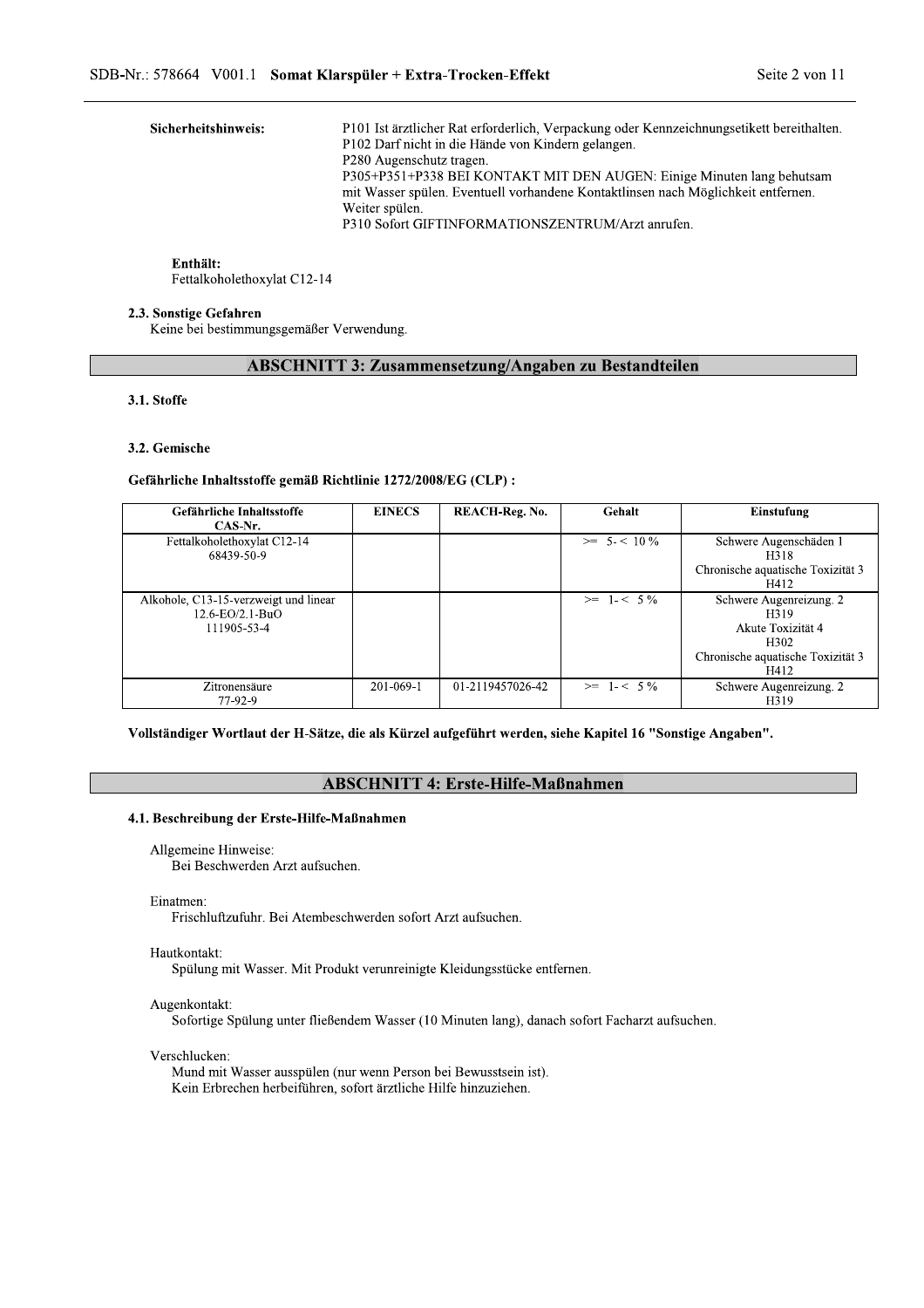Somat Klarspüler + Extra-Trocken-Effekt<br>
d verzögert auftretende Symptome und Wirkungen<br>
ung der Atemwege, Husten. Bei Einatmen großer Mengen Stimmritzenkra<br>
orübergehende Reizung der Haut (Rötung, Schwellung, Brennen).<br>
D

 $\mathbf{r}$ Nach Hautkontakt: Vorübergehende Reizung der Haut (Rotung, Schwellung, Brennen).

Nach Augenkontakt: Durch Atzwirkung permante Augenschäden (Beeinträchtigung der Sehfähigkeit) möglich.

/1.: 578664 V001.1 **Somat Klarspüler + Extra-Trocken-Effekt** Seite 3<br>
4.2. Wichtigste akute und verzögert auftretende Symptome und Wirkungen<br>
1. Nach Einatmen: Reizung der Atemwege, Husten. Bei Einatmen großer Mengen Stimm Nach Verschlucken: Verschlucken kann Keizungen im Mund, Hals und Verdauungstrakt, Durchfall und Erbrechen hervorrufen. Erbrochenes kann in die Lunge gelangen und Schäden verursachen (Aspiration).

Nach Hautkontakt: Vorübergehende Keizung der Haut (Kötung, Schweilung, Brennen).<br>
Nach Augenkontakt: Durch Ätzwirkung permante Augenschäden (Beeinträchtigung der Schfähigkeit) möglich.<br>
Nach Verschlucken: Verschlucken kann Nach Verschlucken: Bei Aufnahme größerer oder unbekannter Mengen Gabe eines Entschäumers (Dimeticon oder Simeticon) **4.3. Hinweise auf ärztliche Soforthilfe oder Spezialbehandlung<br>
Nach Einstmen: Kein spezieller Hinweis.<br>
Nach Augenkontakt: Kein spezieller Hinweis.<br>
Nach Augenkontakt: Kein spezieller Hinweis.<br>
Nach Verschlucken: Rein Er** 

#### 5.1. Löschmittel

L

L

Geeignete Löschmittel:

Wassersprühstrahl (wenn möglich Vollstrahl vermeiden). Löschmaßnahmen der Umgebung anpassen. Entstehungsbrände konnen mit handelsublichen Feuerlöschern/Loschmitteln bekampft werden. Das Produkt selbst brennt nicht. S.1. Exerimitel:<br>
Geeignete Löschmittel:<br>
Wassersprühstrahl (wenn möglich Vollstrahl vermeiden). Löschmaßnahmer<br>
können mit handelsüblichen Feuerlöschern/Löschmittel:<br>
Aus Sicher-heitsgründen ungeeignete Löschmittel:<br>
kein

# Aus Sicherheitsgründen ungeeignete Löschmittel:

keine

Es können gefährliche Verbrennungsprodukte durch Pyrolyse und/oder Kohlenmonoxid entstehen.

# ABSCHNITT 6: Maßnahmen bei unbeabsichtigter Freisetzung

# Aus Sicherheitsgründen ungeeignete Löschmittel:<br>
keine<br>
5.2. Besondere vom Stoff oder Gemisch ausgehende Gefahren<br>
Es können gefährliche Verbrennungsprodukte durch Pyrolyse und/oder Kohlenmonoxic<br>
5.3. Hinweise für die Bra to the Brandbekämpfung<br>Personliche Schutzausrüstung und umluftunabhängiges Atemschutzgerät verwenden.<br>ABSCHNITT 6: Maßnahmen bei unbeabsichtigter Freisetzung<br>6.1. Personenbezogene Vorsichtsmaßnahmen, Schutzausrüstungen und

- 
- 

## 6.2. Umweltschutzmaßnahmen

Nicht in die Kanalisation / Oberflächenwasser / Grundwasser gelangen lassen.

- Für ausreichende Be- und Enführung sorgen.<br>
Rutschgefahr durch auslaufendes Produkt.<br>
Bei Austritt größerer Mengen Feuerwehr benachrichtigen.<br>
6.2. Umweltschutzmaßnahmen<br>
Nicht in die Kanalisation / Oberflächenwasser / Gru to 3. Umweltschutzmaßnahmen<br>Nicht in die Kanalisation / Oberfläch<br>6.3. Methoden und Material für Rückh<br>Mechanisch aufnehmen. Reste mit vi<br>6.4. Verweis auf andere Abschnitte<br>Hinweise in Abschnitt 8 beachten<br>**ABSC**<br>7.1. Schu
	-

## ABSCHNITT 7: Handhabung und Lagerung

#### 7.1. Schutzmaßnahmen zur sicheren Handhabung

Bei bestimmungsgemäßer Anwendung keine besonderen Maßnahmen erforderlich.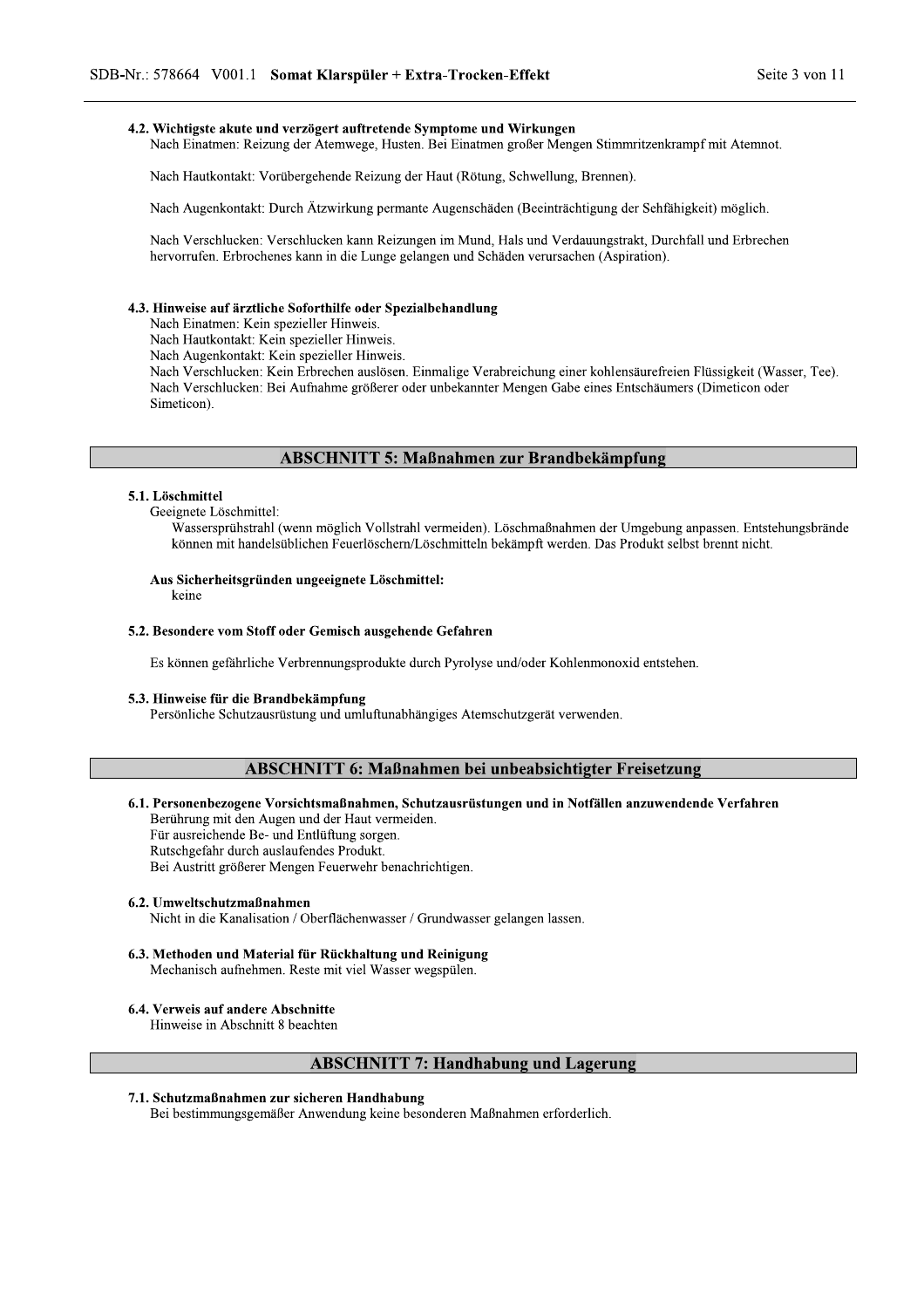## Hygienemaßnahmen:

Schutzausrüstung nur bei gewerblicher Handhabung oder großen Gebinden (nicht Haushaltspackungen) erforderlich. Augenkontakt und Hautkontakt vermeiden. Verschmutzte, getränkte Kleidung sofort ausziehen. Hautverschmutzung mit viel Wasser abwaschen, Hautpflege.

## 7.2. Bedingungen zur sicheren Lagerung unter Berücksichtigung von Unverträglichkeiten

trocken, zwischen +5 und +40 $^{\circ}$ C lagern Nationale Vorschriften beachten.

# 7.3. Spezifische Endanwendungen

Maschinen-Geschirrspülmittel

# **ABSCHNITT 8: Begrenzung und Überwachung der Exposition/Persönliche Schutzausrüstungen**

## Nur relevant bei professioneller/industrieller Verwendung

## 8.1. Zu überwachende Parameter

Gültig für

Deutschland

| <b>Inhaltstsoff [Regulierte Stoffgruppe]</b> | ppm | $mg/m^3$ | Werttyp                        | Kategorie Kurzzeitwert /<br><b>Bemerkungen</b>                                                                              | Bemerkungen     |
|----------------------------------------------|-----|----------|--------------------------------|-----------------------------------------------------------------------------------------------------------------------------|-----------------|
| AMEISENSÄURE<br>64-18-6                      |     |          | Tagesmittelwert                | Indikativ                                                                                                                   | <b>ECTLV</b>    |
| AMEISENSÄURE<br>$64-18-6$                    |     |          | Kategorie für<br>Kurzzeitwerte | Kategorie I: Stoffe bei denen<br>die lokale Wirkung<br>grenzwertbestimmend ist oder<br>atemwegssensibilisierende<br>Stoffe. | <b>TRGS 900</b> |
| <b>AMEISENSÄURE</b><br>$64-18-6$             |     | 9,5      | $AGW$ :                        | Falls die AGW- und BGW-<br>Werte eingehalten werden.<br>sollte keine Fruchtschädigung<br>vorliegen (siehe Nummer 2.7).      | <b>TRGS 900</b> |

### 8.2. Begrenzung und Überwachung der Exposition

#### Atemschutz:

Nicht erforderlich.

#### Handschutz:

Für den Kontakt mit Produkt werden Schutzhandschuhe der Chemikalienschutzkategorie III aus Spezial-Nitril (Materialstärke >0,1 mm, Durchdringungszeit > 480 min Klasse 6) nach EN 374 empfohlen. Für den längeren und wiederholten Kontakt ist zu beachten, dass die oben genannten Durchdringungszeiten in der Praxis deutlich kürzer sein können, als die nach EN 374 ermittelten. Der Schutzhandschuh sollte in jedem Falle auf seine arbeitsplatzspezifische Eignung (z.B. mechanische und thermische Beständigkeit, Antistatik etc.) geprüft werden. Bei ersten Abnutzungserscheinungen ist der Schutzhandschuh sofort zu ersetzen. Wir empfehlen Einmal-Chemikalienschutzhandschuhe regelmäßig zu wechseln und einen auf die betrieblichen Belange abgestimmten Handpflegeplan in Zusammenarbeit mit einem Handschuhhersteller sowie der Berufsgenossenschaft zu erstellen.

#### Augenschutz:

Dicht schließende Schutzbrille tragen.

#### Körperschutz:

Chemikalienschutzkleidung. Hinweise des Herstellers beachten.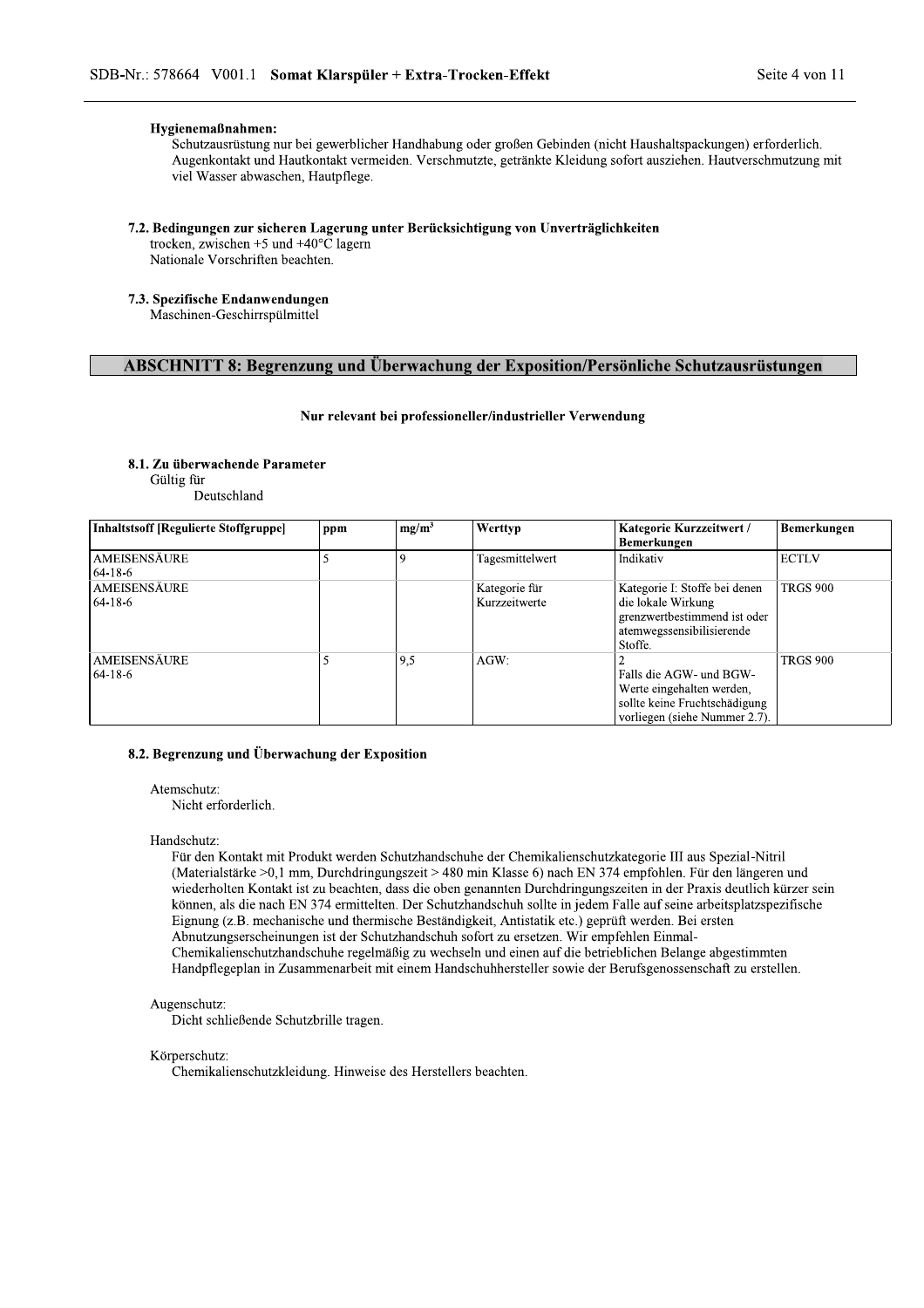# **ABSCHNITT 9: Physikalische und chemische Eigenschaften**

#### 9.1. Angaben zu den grundlegenden physikalischen und chemischen Eigenschaften

Die folgenden Daten sind für das gesamte Gemisch anzuwenden:

| a) Aussehen                                 | Flüssigkeit                                         |
|---------------------------------------------|-----------------------------------------------------|
|                                             | klar                                                |
|                                             | farblos                                             |
| b) Geruch                                   | citrus                                              |
| c) Geruchsschwelle                          | Keine Daten vorhanden / Nicht anwendbar             |
| d) pH-Wert                                  | $2,2 - 2,5$                                         |
| $(20 °C (68 °F)$ ; Konz.: 100 % Produkt)    |                                                     |
| e) Schmelzpunkt                             | Keine Daten vorhanden / Nicht anwendbar             |
| f) Siedebeginn und Siedebereich             | Keine Daten vorhanden / Nicht anwendbar             |
| g) Flammpunkt                               | 100 °C (212 °F)Kein Flammpunkt bis 100 °C. Wässrige |
|                                             | Zubereitung.                                        |
| h) Verdampfungsgeschwindigkeit              | Keine Daten vorhanden / Nicht anwendbar             |
| i) Entzündbarkeit (fest, gasförmig)         | Keine Daten vorhanden / Nicht anwendbar             |
| j) obere/untere Entzündbarkeits- oder       | Keine Daten vorhanden / Nicht anwendbar             |
| Explosionsgrenzen                           |                                                     |
| k) Dampfdruck                               | Keine Daten vorhanden / Nicht anwendbar             |
| 1) Dampfdichte                              | Keine Daten vorhanden / Nicht anwendbar             |
| m) relative Dichte                          |                                                     |
| Dichte                                      | $1,000 - 1,017$ g/cm3                               |
| (20 °C (68 °F))                             |                                                     |
| n) Löslichkeit(en)                          | Löslich in Wasser                                   |
| o) Verteilungskoeffizient: n-Octanol/Wasser | Keine Daten vorhanden / Nicht anwendbar             |
| Selbstentzündungstemperatur<br>p)           | Keine Daten vorhanden / Nicht anwendbar             |
| Zersetzungstemperatur<br>q)                 | Keine Daten vorhanden / Nicht anwendbar             |
| r) Viskosität                               | Keine Daten vorhanden / Nicht anwendbar             |
| s) Explosive Eigenschaften                  | Keine Daten vorhanden / Nicht anwendbar             |
| t) Oxidierende Eigenschaften                | Keine Daten vorhanden / Nicht anwendbar             |
|                                             |                                                     |

# 9.2. Sonstige Angaben

Nicht anwendbar

# **ABSCHNITT 10: Stabilität und Reaktivität**

## 10.1. Reaktivität

Keine bekannt bei bestimmungsgemäßer Verwendung.

## 10.2. Chemische Stabilität

Stabil unter normalen Temperatur- und Druckbedingungen.

#### 10.3. Möglichkeit gefährlicher Reaktionen

Siehe Abschnitt Reaktivität

## 10.4. Zu vermeidende Bedingungen

Keine Zersetzung bei bestimmungsgemäßer Verwendung.

#### 10.5. Unverträgliche Materialien

Keine bei bestimmungsgemäßer Verwendung.

## 10.6. Gefährliche Zersetzungsprodukte

Keine Zersetzung bei bestimmungsgemäßer Verwendung.

# **ABSCHNITT 11: Toxikologische Angaben**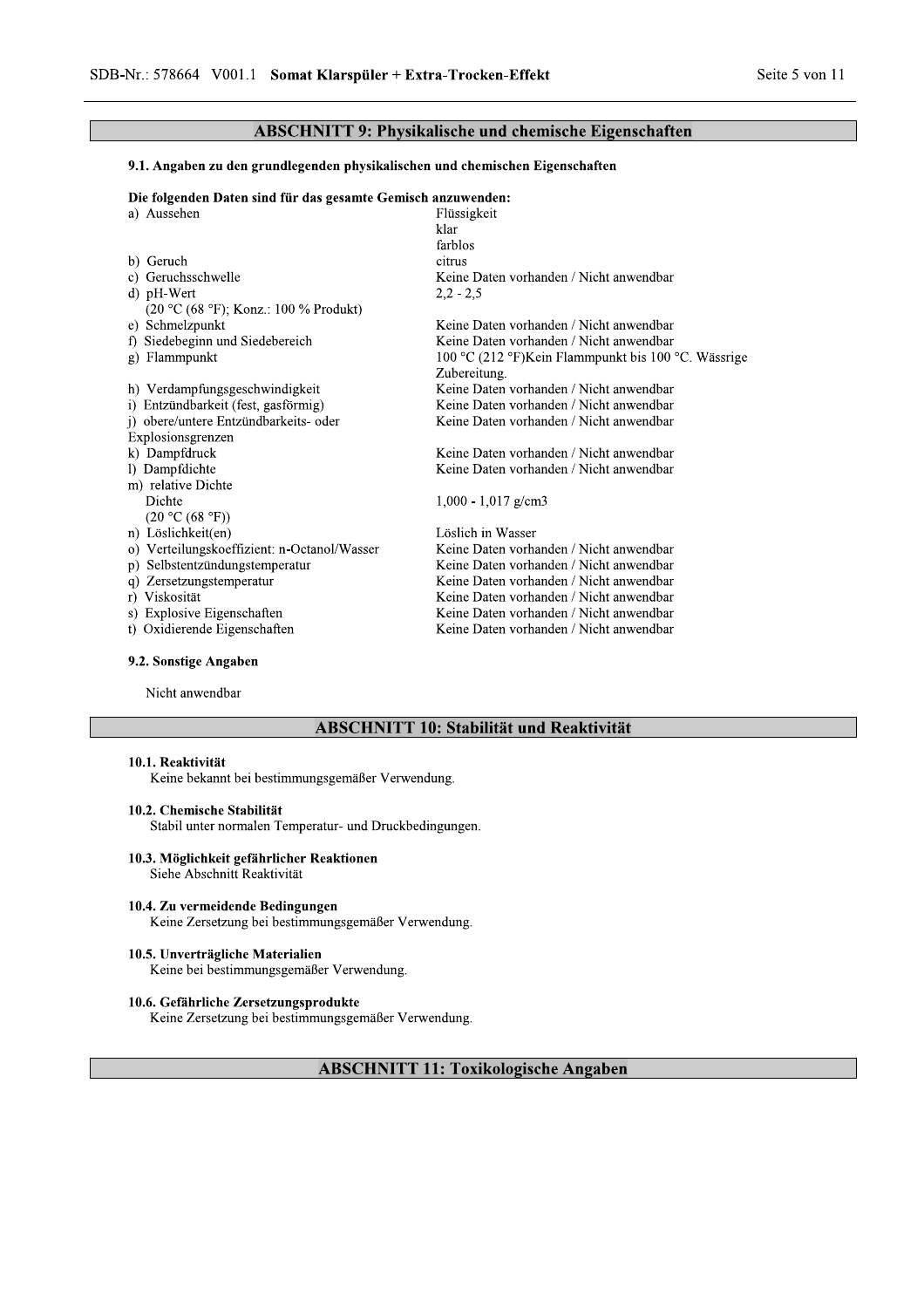# 11.1. Angaben zu toxikologischen Wirkungen

## Akute orale Toxizität:

Somat Klarspüler + Extra-Trocken-Effekt<br>|<br>|<br>|<br>|<br>|<br>| er Kalkulationsmethode, basierend auf den im Gemisch enthaltenen einge Das Gemisch ist gemaß der Kalkulationsmethode, basierend auf den im Gemisch enthaltenen eingestuften Inhaltsstöffen eingestuft.

|                                      |         |               |                | Das Gemisch ist gemäß der Kalkulationsmethode, basierend auf den im Gemisch enthaltenen eingestuften Inhaltsstoffen |
|--------------------------------------|---------|---------------|----------------|---------------------------------------------------------------------------------------------------------------------|
| eingestuft.                          |         |               |                |                                                                                                                     |
| Gefährliche Inhaltsstoffe<br>CAS-Nr. | Werttyp | Wert          | <b>Spezies</b> | <b>Methode</b>                                                                                                      |
| Zitronensäure<br>77-92-9             | LD50    | $5.400$ mg/kg | Maus           | OECD Guideline 401 (Acute Oral Toxicity)                                                                            |

#### Akute dermale Toxizität:

| eingestuft.                          |         |                 |                | Das Gemisch ist gemäß der Kalkulationsmethode, basierend auf den im Gemisch enthaltenen eingestuften Inhaltsstoffen |
|--------------------------------------|---------|-----------------|----------------|---------------------------------------------------------------------------------------------------------------------|
| Gefährliche Inhaltsstoffe<br>CAS Nr. | Werttyp | Wert            | <b>Spezies</b> | <b>Methode</b>                                                                                                      |
| Zitronensäure<br>77-92-9             | LD50    | $> 2.000$ mg/kg | Ratte          | OECD Guideline 402 (Acute Dermal Toxicity)                                                                          |

## Akute inhalative Toxizität:

| Akute inhalative Toxizität:                                                    |                 |                             |                |                                                                                                                     |
|--------------------------------------------------------------------------------|-----------------|-----------------------------|----------------|---------------------------------------------------------------------------------------------------------------------|
| Keine Substanzdaten verfügbar.<br>Keine Daten vorhanden.                       |                 |                             |                |                                                                                                                     |
| Ätz-/Reizwirkung auf die Haut:<br>eingestuft.                                  |                 |                             |                | Das Gemisch ist gemäß der Kalkulationsmethode, basierend auf den im Gemisch enthaltenen eingestuften Inhaltsstoffen |
| Gefährliche Inhaltsstoffe                                                      |                 |                             |                |                                                                                                                     |
| CAS-Nr.                                                                        | <b>Ergebnis</b> | <b>Expositio</b><br>nsdauer | <b>Spezies</b> | <b>Methode</b>                                                                                                      |
| Fettalkoholethoxylat C12-<br>14<br>68439-50-9                                  | nicht reizend   | 4 h                         | Kaninchen      | OECD Guideline 404 (Acute Dermal Irritation / Corrosion)                                                            |
| Alkohole, C13-15-<br>verzweigt und linear 12.6-<br>$EO/2.1-BuO$<br>111905-53-4 | leicht reizend  |                             | Kaninchen      | OECD Guideline 404 (Acute Dermal Irritation / Corrosion)                                                            |

## Schwere Augenschädigung/-reizung:

| 77-92-9<br>Schwere Augenschädigung/-reizung:                                   |                                |                             |                |                                                                                                                     |
|--------------------------------------------------------------------------------|--------------------------------|-----------------------------|----------------|---------------------------------------------------------------------------------------------------------------------|
| eingestuft.                                                                    |                                |                             |                | Das Gemisch ist gemäß der Kalkulationsmethode, basierend auf den im Gemisch enthaltenen eingestuften Inhaltsstoffen |
| Gefährliche Inhaltsstoffe<br>CAS-Nr.                                           | <b>Ergebnis</b>                | <b>Expositio</b><br>nsdauer | <b>Spezies</b> | <b>Methode</b>                                                                                                      |
| Fettalkoholethoxylat C12-<br>14<br>68439-50-9                                  | ätzend                         |                             | Kaninchen      | OECD Guideline 405 (Acute Eye Irritation / Corrosion)                                                               |
| Alkohole, C13-15-<br>verzweigt und linear 12.6-<br>$EO/2.1-BuO$<br>111905-53-4 | reizend                        |                             | Kaninchen      | OECD Guideline 405 (Acute Eye Irritation / Corrosion)                                                               |
| Zitronensäure<br>77-92-9                                                       | Gefahr ernster<br>Augenschäden |                             | Kaninchen      | OECD Guideline 405 (Acute Eye Irritation / Corrosion)                                                               |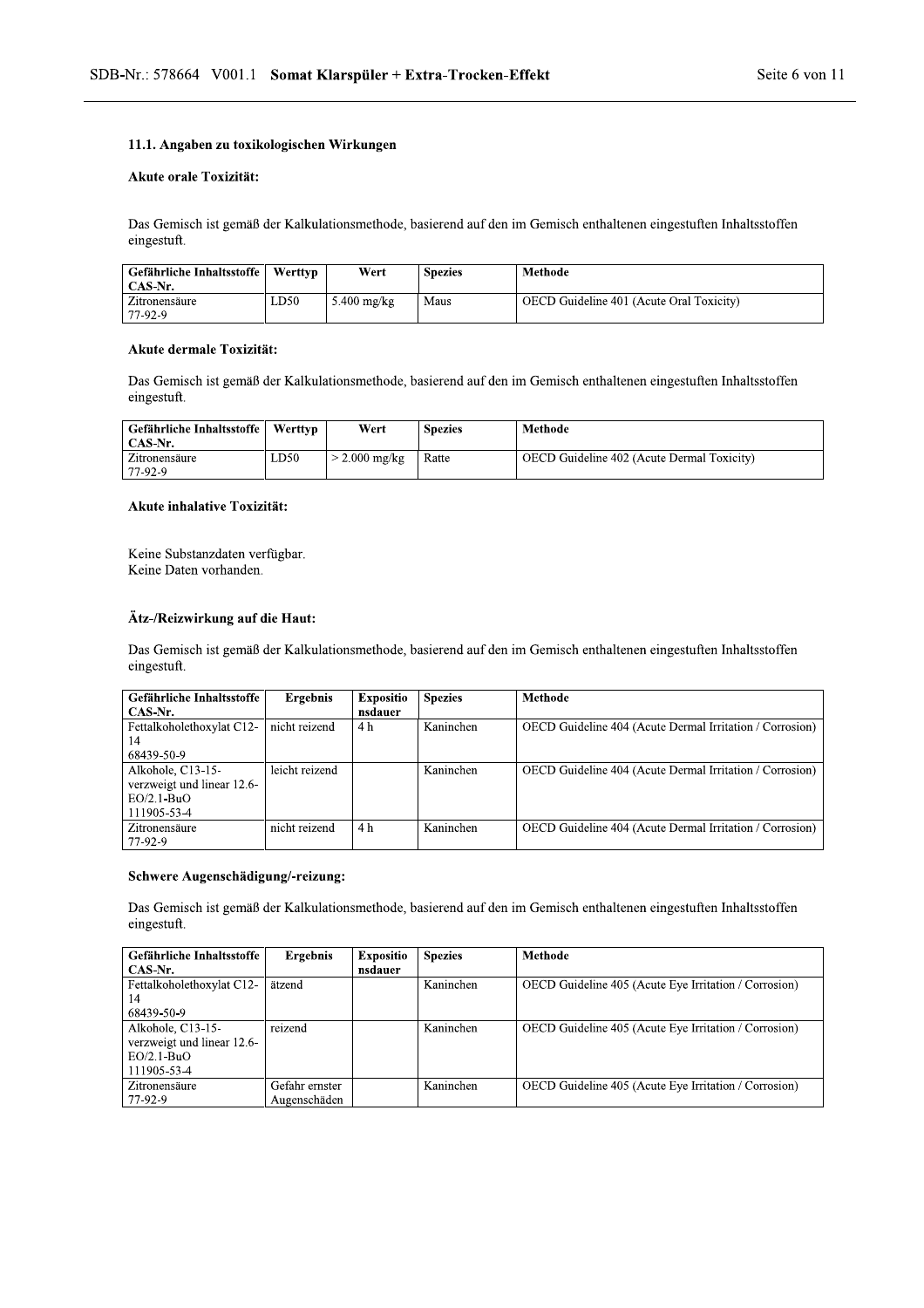## Sensibilisierung der Atemwege/Haut:

Somat Klarspüler + Extra-Trocken-Effekt<br>
mwege/Haut:<br>
Frundlage von Grenzwerten, basierend auf den im Gemisch enthaltenen e<br>
Ergebnis Testtyp Spezies Methode Das Gemisch ist auf der Grundlage von Grenzwerten, basierend auf den im Gemisch enthaltenen eingestuften Inhaltsstoffen eingestuft.

|                            |                  |                  |                | Das Gemisch ist auf der Grundlage von Grenzwerten, basierend auf den im Gemisch enthaltenen eingestuften |
|----------------------------|------------------|------------------|----------------|----------------------------------------------------------------------------------------------------------|
| Inhaltsstoffen eingestuft. |                  |                  |                |                                                                                                          |
| Gefährliche Inhaltsstoffe  | <b>Ergebnis</b>  | <b>Testtyp</b>   | <b>Spezies</b> | <b>Methode</b>                                                                                           |
| CAS-Nr.                    |                  |                  |                |                                                                                                          |
| Fettalkoholethoxylat C12-  | nicht            | Meerschweinchen  | Meerschweinc   | OECD Guideline 406 (Skin Sensitisation)                                                                  |
| 14                         | sensibilisierend | Maximierungstest | hen            |                                                                                                          |
| 68439-50-9                 |                  |                  |                |                                                                                                          |

## Keimzell-Mutagenität:

| Das Gemisch ist auf der Grundlage von Grenzwerten, basierend auf den im Gemisch enthaltenen eingestuften<br>Inhaltsstoffen eingestuft. |                      |                                                         |                                                        |                |                                                                                 |
|----------------------------------------------------------------------------------------------------------------------------------------|----------------------|---------------------------------------------------------|--------------------------------------------------------|----------------|---------------------------------------------------------------------------------|
| Gefährliche Inhaltsstoffe<br>CAS-Nr.                                                                                                   | <b>Ergebnis</b>      | Studientyp /<br>Verabreichungsro<br>ute                 | Metabolische<br>Aktivierung/<br><b>Expositionszeit</b> | <b>Spezies</b> | Methode                                                                         |
| Fettalkoholethoxylat C12-<br>14<br>68439-50-9                                                                                          | negativ              | bacterial reverse<br>mutation assay (e.g<br>Ames test)  | mit und ohne                                           |                | OECD Guideline 471<br>(Bacterial Reverse Mutation)<br>Assay)                    |
| Fettalkoholethoxylat C12-<br>14<br>68439-50-9                                                                                          | negativ              | in vitro<br>Säugetierchromoso<br>nen Anomalien-<br>Test | mit und ohne                                           |                | OECD Guideline 473 (In vitro<br>Mammalian Chromosome<br><b>Aberration Test)</b> |
| Fettalkoholethoxylat C12-<br>14<br>68439-50-9                                                                                          | negativ              | Säugetierzell-<br>Genmutationsmuste<br>$\mathbf{r}$     | mit und ohne                                           |                | OECD Guideline 476 (In vitro<br>Mammalian Cell Gene<br><b>Mutation Test</b> )   |
| Zitronensäure<br>77-92-9                                                                                                               | $negati\overline{v}$ | bacterial reverse<br>mutation assay (e.g<br>Ames test)  | mit und ohne                                           |                | OECD Guideline 471<br>(Bacterial Reverse Mutation<br>Assay)                     |
| Fettalkoholethoxylat C12-<br>14<br>68439-50-9                                                                                          | negativ              | Intraperitoneal                                         |                                                        | Maus           | OECD Guideline 474<br>(Mammalian Erythrocyte<br>Micronucleus Test)              |
| Zitronensäure<br>77-92-9                                                                                                               | negativ              | oral über eine<br>Sonde                                 |                                                        | Ratte          | OECD Guideline 475<br>(Mammalian Bone Marrow<br>Chromosome Aberration Test)     |
| Zitronensäure<br>77-92-9                                                                                                               | negativ              | oral über eine<br>Sonde                                 |                                                        | Ratte          | EU Method B.22 (Rodent<br>Dominant Lethal Test)                                 |

#### Karzinogenität

Keine Daten vorhanden.

#### Reproduktionstoxizität:

Keine Daten vorhanden.

Keine Daten vorhanden.

## Spezifische Zielorgan-Toxizität bei wiederholter Exposition::

Reproduktionstoxizität:<br>
Keine Daten vorhanden.<br>
Spezifische Zielorgan-Toxizität bei einmaliger Exposition:<br>
Keine Daten vorhanden.<br>
Spezifische Zielorgan-Toxizität bei wiederholter Exposition:<br>
Das Gemisch ist auf der Gru Das Gemisch ist auf der Grundlage von Grenzwerten, basierend auf den im Gemisch enthaltenen eingestuften Inhaltsstoffen eingestuft.

| Spezifische Zielorgan-Toxizität bei wiederholter Exposition::                                                                          |                        |                         |                                                         |                |                                                                          |
|----------------------------------------------------------------------------------------------------------------------------------------|------------------------|-------------------------|---------------------------------------------------------|----------------|--------------------------------------------------------------------------|
| Das Gemisch ist auf der Grundlage von Grenzwerten, basierend auf den im Gemisch enthaltenen eingestuften<br>Inhaltsstoffen eingestuft. |                        |                         |                                                         |                |                                                                          |
| Gefährliche Inhaltsstoffe<br>CAS-Nr.                                                                                                   | <b>Ergebnis / Wert</b> | Aufnahmew<br>eg         | <b>Expositionsdauer/</b><br>Frequenz der<br>Anwendungen | <b>Spezies</b> | <b>Methode</b>                                                           |
| Fettalkoholethoxylat C12-<br>14<br>68439-50-9                                                                                          | $NOAEL \ge 500$ mg/kg  | oral, im<br>Futter      | 90d<br>daily                                            | Ratte          | OECD Guideline 408<br>(Repeated Dose 90-Day<br>Oral Toxicity in Rodents) |
| Zitronensäure<br>77-92-9                                                                                                               | NOAEL $4.000$ mg/kg    | oral über<br>eine Sonde | 5 d<br>daily                                            | Ratte          | nicht spezifiziert                                                       |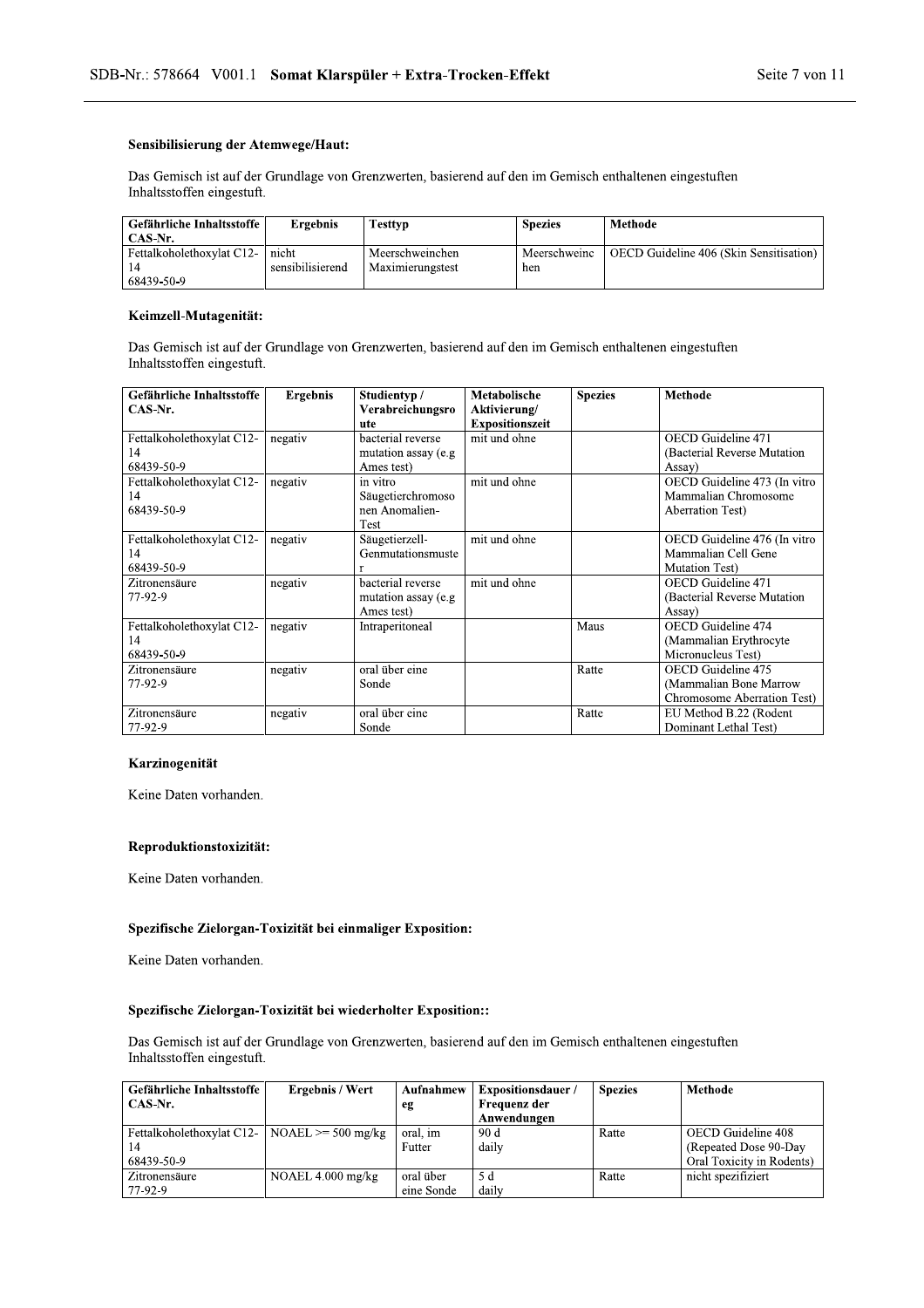Keine Daten vorhanden.

# ABSCHNITT 12: Umweltbezogene Angaben

## 12.1. Toxizität

#### Toxizität (Fisch):

| 12.1. Toxizität             |                |                      |                               |                                                                                                      |                            |
|-----------------------------|----------------|----------------------|-------------------------------|------------------------------------------------------------------------------------------------------|----------------------------|
| <b>Toxizität (Fisch):</b>   |                |                      |                               |                                                                                                      |                            |
| Inhaltsstoffen eingestuft.  |                |                      |                               | Das Gemisch ist gemäß der Kalkulationsmethode, basierend auf den im Gemisch enthaltenen eingestuften |                            |
| Gefährliche Inhaltsstoffe   | <b>Werttyp</b> | Wert                 | <b>Expositionsdau</b> Spezies |                                                                                                      | Methode                    |
| CAS-Nr.                     |                |                      | er                            |                                                                                                      |                            |
| Fettalkoholethoxylat C12-14 | LC50           | $2 \text{ mg}/1$     | 96 h                          | Brachydanio rerio (new name:                                                                         | OECD Guideline 203 (Fish,  |
| 68439-50-9                  |                |                      |                               | Danio rerio)                                                                                         | Acute Toxicity Test)       |
| Fettalkoholethoxylat C12-14 | <b>NOEC</b>    | $> 0.1 - 1$ mg/l     | 28d                           | nicht spezifiziert                                                                                   | OECD 210 (fish early lite) |
| 68439-50-9                  |                |                      |                               |                                                                                                      | stage toxicity test)       |
| Alkohole, C13-15-verzweigt  | LC50           | $> 1 - 10$ mg/l      | 48 h                          | Leuciscus idus                                                                                       | OECD Guideline 203 (Fish.  |
| und linear 12.6-EO/2.1-BuO  |                |                      |                               |                                                                                                      | Acute Toxicity Test)       |
| 111905-53-4                 |                |                      |                               |                                                                                                      |                            |
| Zitronensäure               | LC50           | $> 250 \text{ mg/l}$ | 48 h                          | Leuciscus idus                                                                                       | DIN 38412-15               |
| 77-92-9                     |                |                      |                               |                                                                                                      |                            |

#### Toxizität (Daphnia):

| 77-92-9                                                                                                                            |             |                    |                               |               |                           |  |
|------------------------------------------------------------------------------------------------------------------------------------|-------------|--------------------|-------------------------------|---------------|---------------------------|--|
| Toxizität (Daphnia):                                                                                                               |             |                    |                               |               |                           |  |
| Das Gemisch ist gemäß der Kalkulationsmethode, basierend auf den im Gemisch enthaltenen eingestuften<br>Inhaltsstoffen eingestuft. |             |                    |                               |               |                           |  |
| Gefährliche Inhaltsstoffe                                                                                                          | Werttyp     | Wert               | <b>Expositionsdau Spezies</b> |               | Methode                   |  |
| CAS-Nr.                                                                                                                            |             |                    | er                            |               |                           |  |
| Fettalkoholethoxylat C12-14                                                                                                        | <b>EC50</b> | $1,2 \text{ mg}/l$ | 48 h                          | Daphnia magna | <b>OECD</b> Guideline 202 |  |
| 68439-50-9                                                                                                                         |             |                    |                               |               | (Daphnia sp. Acute        |  |
|                                                                                                                                    |             |                    |                               |               | Immobilisation Test)      |  |
| Alkohole, C13-15-verzweigt                                                                                                         | <b>EC50</b> | $1 - 10$ mg/l      | 48 h                          | Daphnia magna | <b>OECD</b> Guideline 202 |  |
| und linear $12.6 - EO/2.1 - BuO$                                                                                                   |             |                    |                               |               | (Daphnia sp. Acute        |  |
| 111905-53-4                                                                                                                        |             |                    |                               |               | Immobilisation Test)      |  |
| Zitronensäure                                                                                                                      | <b>EC50</b> | $275$ mg/l         | 24 h                          | Daphnia magna | nicht spezifiziert        |  |
| 77-92-9                                                                                                                            |             |                    |                               |               |                           |  |

## Chronische Toxizität gegenüber wirbellosen Wassertieren

| Das Gemisch ist gemäß der Kalkulationsmethode, basierend auf den im Gemisch enthaltenen eingestuften Inhaltsstoffen |                |                  |                               |               |                           |
|---------------------------------------------------------------------------------------------------------------------|----------------|------------------|-------------------------------|---------------|---------------------------|
| eingestuft.                                                                                                         |                |                  |                               |               |                           |
| Gefährliche Inhaltsstoffe                                                                                           | <b>Werttyp</b> | Wert             | <b>Expositionsdau</b> Spezies |               | Methode                   |
| CAS-Nr.                                                                                                             |                |                  | er                            |               |                           |
| Alkohole, C13-15-verzweigt                                                                                          | <b>NOEC</b>    | $> 0.1 - 1$ mg/l | 21d                           | Daphnia magna | OECD 211 (Daphnia         |
| und linear $12.6 - EO/2.1 - BuO$<br>111905-53-4                                                                     |                |                  |                               |               | magna, Reproduction Test) |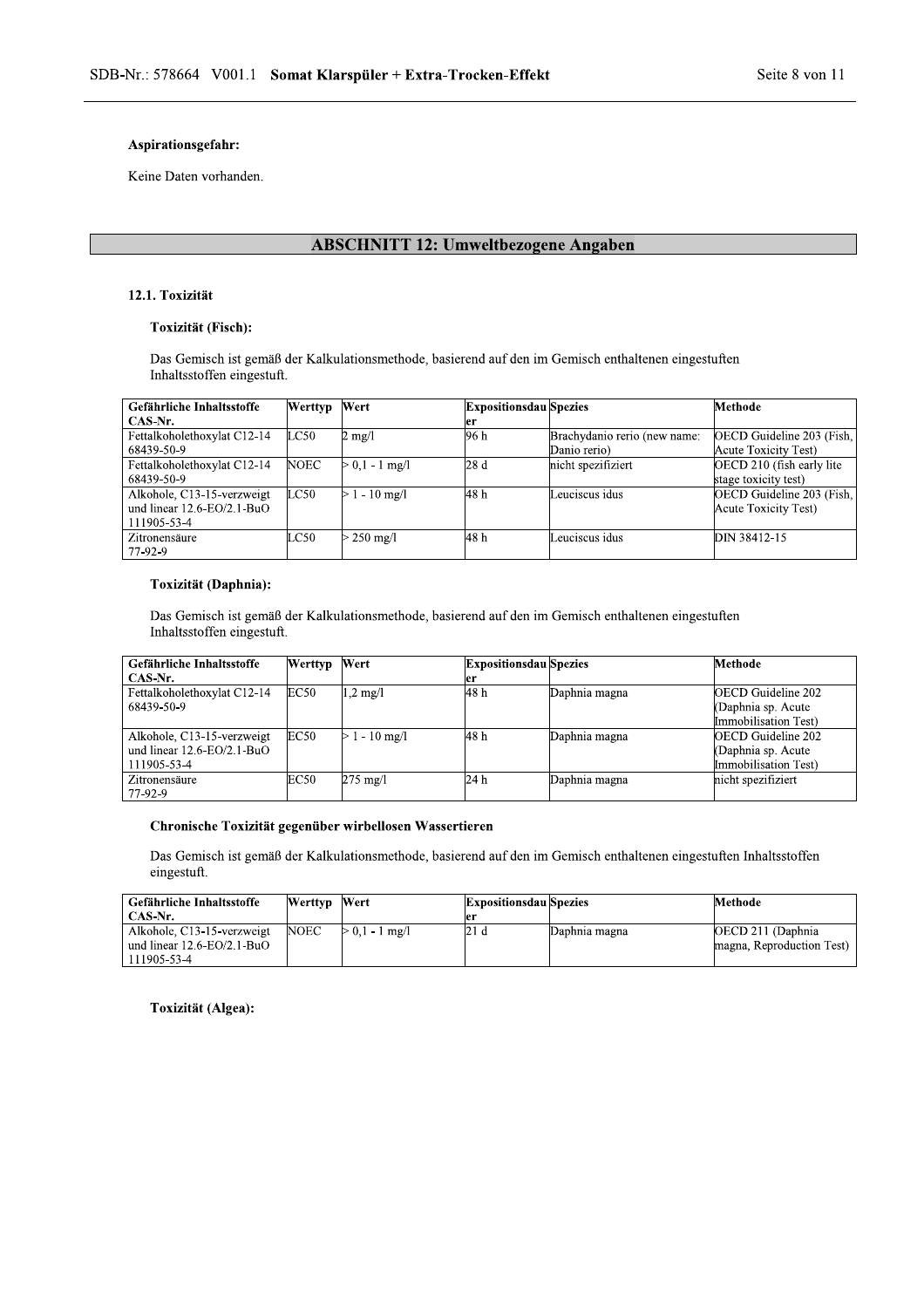| SDB-Nr.: 578664 V001.1 Somat Klarspüler + Extra-Trocken-Effekt |              |                     |                               |                                                                                                      | Seite 9 von 11            |
|----------------------------------------------------------------|--------------|---------------------|-------------------------------|------------------------------------------------------------------------------------------------------|---------------------------|
|                                                                |              |                     |                               |                                                                                                      |                           |
|                                                                |              |                     |                               |                                                                                                      |                           |
| Inhaltsstoffen eingestuft.                                     |              |                     |                               | Das Gemisch ist gemäß der Kalkulationsmethode, basierend auf den im Gemisch enthaltenen eingestuften |                           |
| Gefährliche Inhaltsstoffe                                      | Werttyp Wert |                     | <b>Expositionsdau Spezies</b> |                                                                                                      | Methode                   |
| CAS-Nr.                                                        |              |                     | er                            |                                                                                                      |                           |
| Fettalkoholethoxylat C12-14                                    | <b>EC50</b>  | $1,3$ mg/l          | 72 h                          | Scenedesmus subspicatus (new                                                                         | DIN 38412-09              |
| 68439-50-9                                                     |              |                     |                               | name: Desmodesmus                                                                                    |                           |
| Zitronensäure                                                  | EC50         | $>640 \text{ mg}/1$ | 7 d                           | subspicatus)<br>Scenedesmus quadricauda                                                              | OECD Guideline 201 (Alga, |

## Toxizität bei Mikroorganismen

| <u>— IU VIIVIUMUI V</u><br>77-92-9                                                                                                 | ⊷∽              | $\sim$ 10 $\mu$ $\sim$ | . .                           | seeneacsinas aaaaneaaaa | Growth Inhibition Test) |  |  |
|------------------------------------------------------------------------------------------------------------------------------------|-----------------|------------------------|-------------------------------|-------------------------|-------------------------|--|--|
| Toxizität bei Mikroorganismen                                                                                                      |                 |                        |                               |                         |                         |  |  |
| Das Gemisch ist gemäß der Kalkulationsmethode, basierend auf den im Gemisch enthaltenen eingestuften Inhaltsstoffen<br>eingestuft. |                 |                        |                               |                         |                         |  |  |
| Gefährliche Inhaltsstoffe                                                                                                          | Werttyp         | Wert                   | <b>Expositionsdau</b> Spezies |                         | Methode                 |  |  |
| CAS-Nr.                                                                                                                            |                 |                        | ler                           |                         |                         |  |  |
| Fettalkoholethoxylat C12-14                                                                                                        | EC <sub>0</sub> | $10 \text{ mg}/l$      | $30 \text{ min}$              | Pseudomonas putida      | DIN 38412, part 27      |  |  |
| 68439-50-9                                                                                                                         |                 |                        |                               |                         | (Bacterial oxygen       |  |  |
|                                                                                                                                    |                 |                        |                               |                         | consumption test)       |  |  |
| Alkohole, C13-15-verzweigt                                                                                                         | EC <sub>0</sub> | $.000 \text{ mg}/1$    |                               |                         | nicht spezifiziert      |  |  |
| und linear $12.6 - EO/2.1 - BuO$                                                                                                   |                 |                        |                               |                         |                         |  |  |
| 111905-53-4                                                                                                                        |                 |                        |                               |                         |                         |  |  |
| Zitronensäure                                                                                                                      | EC0             | $1.000 \text{ mg}/1$   | $30 \text{ min}$              |                         | nicht spezifiziert      |  |  |
| 77-92-9                                                                                                                            |                 |                        |                               |                         |                         |  |  |

| 111905-53-4                                                                   |                                 |                  |              |                             |                                                                                            |
|-------------------------------------------------------------------------------|---------------------------------|------------------|--------------|-----------------------------|--------------------------------------------------------------------------------------------|
| Zitronensäure<br>77-92-9                                                      | EC <sub>0</sub><br>$1.000$ mg/l | $30 \text{ min}$ |              |                             | nicht spezifiziert                                                                         |
| 12.2. Persistenz und Abbaubarkeit                                             |                                 |                  |              |                             |                                                                                            |
| Gefährliche Inhaltsstoffe<br>CAS-Nr.                                          | <b>Ergebnis</b>                 | <b>Testtyp</b>   | Abbaubarkeit | <b>Expositions</b><br>dauer | Methode                                                                                    |
| Fettalkoholethoxylat C12-14<br>68439-50-9                                     | leicht biologisch abbaubar      | aerob            | $78 - 79 \%$ | 30d                         | EU Method C.4-E (Determination<br>of the "Ready"<br>BiodegradabilityClosed Bottle<br>Test) |
| Alkohole, C13-15-verzweigt<br>und linear $12.6 - EO/2.1 - BuO$<br>111905-53-4 | leicht biologisch abbaubar      | keine Daten      | $>60\%$      | 28 d                        | OECD Guideline 301 F (Ready<br>Biodegradability: Manometric<br>Respirometry Test)          |
| Zitronensäure<br>77-92-9                                                      | leicht biologisch abbaubar      | aerob            | 79 %         | 30d                         | OECD Guideline 301 D (Ready<br>Biodegradability: Closed Bottle<br>Test)                    |

## 12.3. Bioakkumulationspotenzial

#### 12.4. Mobilität im Boden

| Keine Substanzdaten verfügbar.       |               |            |                                       |
|--------------------------------------|---------------|------------|---------------------------------------|
| 12.4. Mobilität im Boden             |               |            |                                       |
| Gefährliche Inhaltsstoffe<br>CAS-Nr. | <b>LogPow</b> | Temperatur | <b>Methode</b>                        |
| Zitronensäure<br>77-92-9             | $-1,72$       | 20 °C      | EU Method A.8 (Partition Coefficient) |

# 12.5. Ergebnisse der PBT- und vPvB-Beurteilung

| Gefährliche Inhaltsstoffe<br>CAS-Nr.                 | <b>LogPow</b> | Temperatur                  | Methode                                                                                       |
|------------------------------------------------------|---------------|-----------------------------|-----------------------------------------------------------------------------------------------|
| Zitronensäure<br>77-92-9                             | $-1,72$       | 20 °C                       | EU Method A.8 (Partition Coefficient)                                                         |
| 12.5. Ergebnisse der PBT- und vPvB-Beurteilung       |               |                             |                                                                                               |
| Gefährliche Inhaltsstoffe                            |               | PBT / vPvB                  |                                                                                               |
|                                                      |               |                             |                                                                                               |
| CAS-Nr.<br>Fettalkoholethoxylat C12-14<br>68439-50-9 |               | sehr Bioakkumulativ (vPvB). | Erfüllt nicht die Kriterien Persistent, Bioakkumulativ und Toxisch (PBT), sehr Persistent und |

# 12.6. Andere schädliche Wirkungen

L

Uns sind weitere Schadwirkungen des Produkts auf die Umwelt nicht bekannt.  $\frac{|(1)-92-9|}{|(1)-92-9|}$  sent<br>
12.6. Andere schädliche Wirkungen<br>
Uns sind weitere Schadwirkungen des Produkts and<br> **ABSCHNIT**<br>
13.1. Verfahren der Abfallbehandlung

# ABSCHNITT 13: Hinweise zur Entsorgung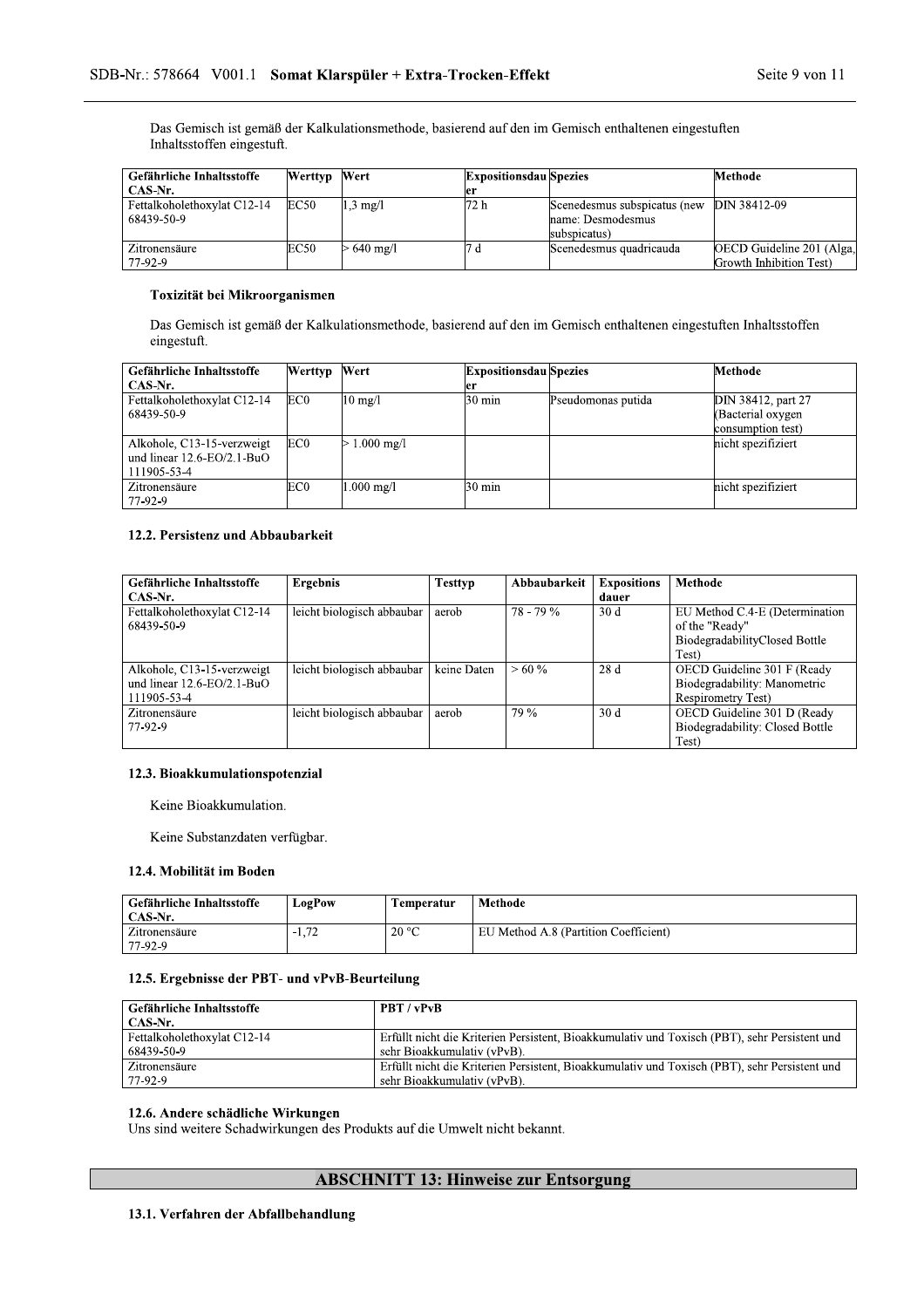Entsorgung des Produktes:

L

Gemäß einschlägiger örtlicher und nationaler Vorschriften entsorgen.

Entsorgung ungereinigter Verpackung:

Packung nur völlig restentleert der Wertstoffsammlung zuführen!

# ABSCHNITT 14: Angaben zum Transport

| 14.1.   | <b>UN-Nummer</b>                                                                                                  |
|---------|-------------------------------------------------------------------------------------------------------------------|
|         | Kein Gefahrgut im Sinne RID, ADR, ADN, IMDG, IATA-DGR                                                             |
| 14.2.   | Ordnungsgemäße UN-Versandbezeichnung                                                                              |
|         | Kein Gefahrgut im Sinne RID, ADR, ADN, IMDG, IATA-DGR                                                             |
| 14.3.   | Transportgefahrenklassen                                                                                          |
|         | Kein Gefahrgut im Sinne RID, ADR, ADN, IMDG, IATA-DGR                                                             |
| 14.4.   | Verpackungsgruppe                                                                                                 |
|         | Kein Gefahrgut im Sinne RID, ADR, ADN, IMDG, IATA-DGR                                                             |
| 14.5.   | Umweltgefahren                                                                                                    |
|         | Kein Gefahrgut im Sinne RID, ADR, ADN, IMDG, IATA-DGR                                                             |
| 14.6.   | Besondere Vorsichtsmaßnahmen für den Verwender                                                                    |
|         | Kein Gefahrgut im Sinne RID, ADR, ADN, IMDG, IATA-DGR                                                             |
| 14.7.   | Massengutbeförderung gemäß Anhang II des MARPOL-Übereinkommens und gemäß IBC-Code                                 |
|         | Nicht anwendbar                                                                                                   |
|         |                                                                                                                   |
|         | <b>ABSCHNITT 15: Rechtsvorschriften</b>                                                                           |
| Gemisch | 15.1. Vorschriften zu Sicherheit, Gesundheits- und Umweltschutz/spezifische Rechtsvorschriften für den Stoff oder |
|         | Nationale Vorschriften/Hinweise (Deutschland):                                                                    |
| WGK:    | $WGK = 2$ , wassergefährdendes Produkt. Einstufung nach der Mischun                                               |

|                                                             | <b>ABSCHNITT 15: Rechtsvorschriften</b>                                                                                   |  |  |
|-------------------------------------------------------------|---------------------------------------------------------------------------------------------------------------------------|--|--|
| Gemisch                                                     | 15.1. Vorschriften zu Sicherheit, Gesundheits- und Umweltschutz/spezifische Rechtsvorschriften für den Stoff oder das     |  |  |
| Nationale Vorschriften/Hinweise (Deutschland):              |                                                                                                                           |  |  |
| WGK:                                                        | $WGK = 2$ , wassergefährdendes Produkt. Einstufung nach der Mischungsregel<br>gemäß Anhang 4 der VwVwS vom 27. Juli 2005. |  |  |
| Lagerklasse gemäß TRGS 510:                                 | 10                                                                                                                        |  |  |
| Inhaltsstoffangabe gemäß Detergenzienverordnung 648/2004/EG |                                                                                                                           |  |  |
| $5 - 15\%$<br>Weitere Inhaltsstoffe                         | nichtionische Tenside<br>Duftstoffe<br>Limonene<br>Konservierungsmittel<br>Ameisensäure                                   |  |  |

# Duftstoffe Limonene Konservierungsmittel Ameisensäure